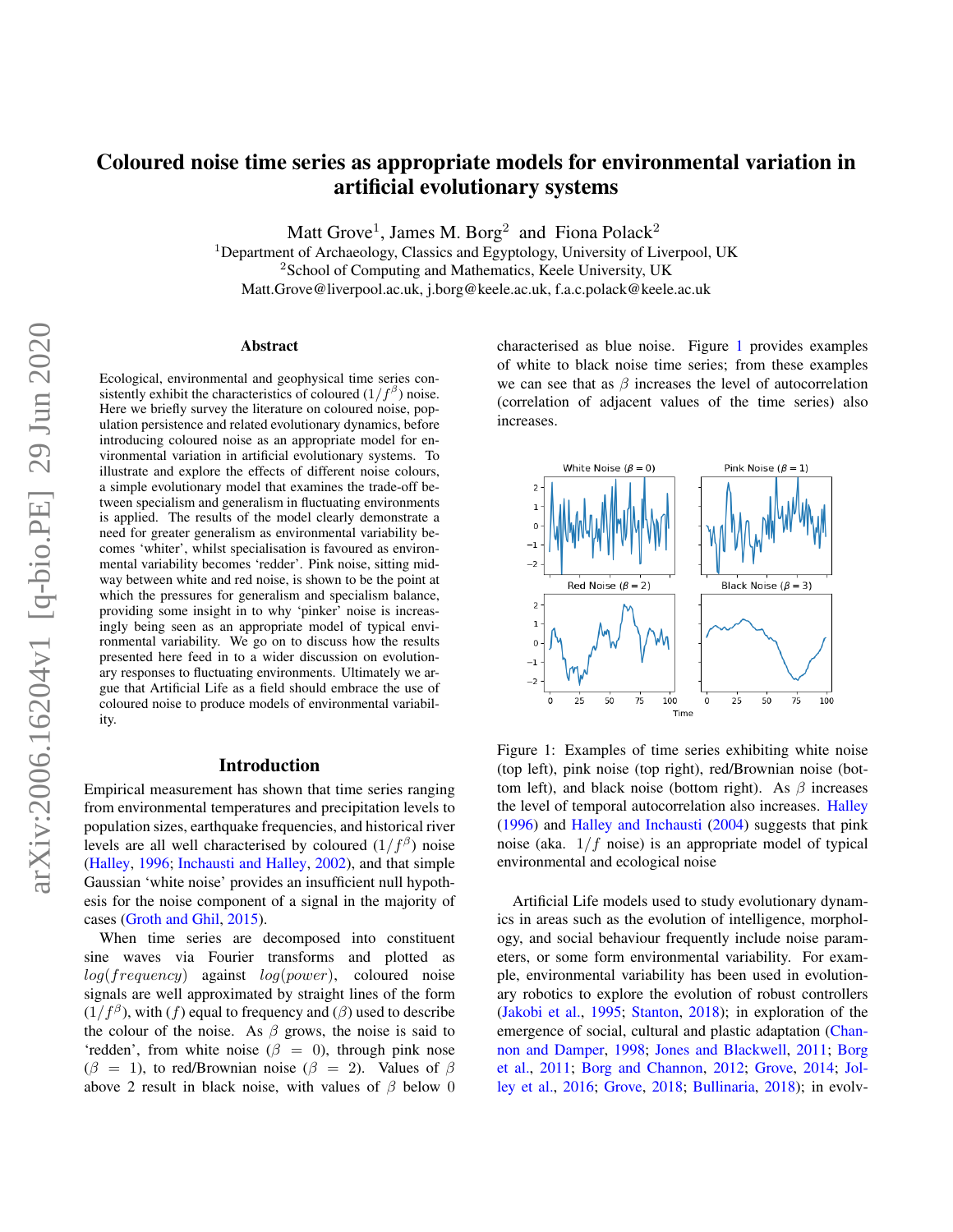ing digital organisms to explore the evolution of evolvability [\(Canino-Koning et al.,](#page-6-9) [2016\)](#page-6-9); and in exploration of complex and noisy environments for the emergence of open ended evolution [\(Channon and Damper,](#page-6-3) [1998;](#page-6-3) [Channon,](#page-6-10) [2019\)](#page-6-10). The time series applied in such Artificial Life research tend to be either cyclical, fluctuating or pulsing. Where noise is deliberately added to a system, it tends to be Gaussian 'white noise'. As such, the nature of the environmental variability or noise employed in Artificial Life research rarely accords with what we know of the empirical characteristics of real environmental, ecological or geophysical noise.

Here, we take inspiration from ecological, geophysical, and evolutionary time series, which have been shown to exhibit coloured noise at the red end of the spectrum  $(0 \le$  $\beta \leq 2$ ). Examples include temperature (both marine and terrestrial), precipitation, river levels and meanders [\(Man](#page-7-5)[delbrot and Wallis,](#page-7-5) [1969;](#page-7-5) [Steele,](#page-7-6) [1985;](#page-7-6) [Cuddington and Yo](#page-6-11)[dzis,](#page-6-11) [1999;](#page-6-11) [Vasseur and Yodzis,](#page-7-7) [2004\)](#page-7-7), and ecological phenomena such as population growth, population persistence, and extinction [\(Miramontes and Rohani,](#page-7-8) [1998;](#page-7-8) [Inchausti and](#page-7-9) [Halley,](#page-7-9) [2001,](#page-7-9) [2002;](#page-7-0) [Halley and Inchausti,](#page-6-2) [2004\)](#page-6-2). It has been suggested that marine environmental noise (such as sea temperature) tends to be 'redder' than terrestrial environmental noise [\(Vasseur and Yodzis,](#page-7-7) [2004\)](#page-7-7), whilst some geophysical phenomena exhibit 'black' noise with  $\beta > 2$  [\(Mandel](#page-7-5)[brot and Wallis,](#page-7-5) [1969;](#page-7-5) [Cuddington and Yodzis,](#page-6-11) [1999\)](#page-6-11). Animal population evolutionary dynamics typically exhibit  $1/f$ 'pink' noise at a level that appears to be greater than would be expected from the environmental noise that the population was exposed to [\(Inchausti and Halley,](#page-7-0) [2002\)](#page-7-0).

[Halley](#page-6-0) [\(1996\)](#page-6-0) identifies  $1/f$  'pink' noise as an appropriate model of typical environmental noise. He notes that ecologists expect evolution to be affected both by rare and common events; white noise,  $1/f<sup>0</sup>$ , contains all frequencies but lacks autocorrelation, and is not an appropriate model for a real environment, because it under-represents rare but significant disruptive events. Similarly, reddened noise  $(1/f^{\beta}, \beta)$ tending to 2) over-emphasises longer-term correlations. By contrast, in pink noise power decays as approximately the inverse of frequency, giving appropriate weight to both common and rare environmental events. It therefore follows not only that Artificial Life researchers should be interested in reddened noise, as opposed to white or uncoloured noise, but also that they should direct their attention to pink noise in order to produce ecologically inspired models of environmental variability.

# Coloured Noise, Population Persistence and Evolutionary Dynamics

A particular focus of coloured noise research in recent years has been evolutionary changes in population size (growth, extinction). Using the Ricker model [\(Ricker,](#page-7-10) [1954\)](#page-7-10) which provides a more realistic version of the conventional logistic model of population growth, [Ripa and Lundberg](#page-7-11) [\(1996\)](#page-7-11) show that redder noise lessens the risk of extinction, concluding that the autocorrelation characteristics are critical in determining whether a population grew (red noise) or declined, ultimately to extinction (blue noise). These simulations demonstrate that noises of different colours have profoundly different effects on population dynamics, and that we must look beyond the traditional Gaussian or white noise models to establish realistic models of environmental variability.

Similar findings were obtained subsequently by [Cudding](#page-6-11)[ton and Yodzis](#page-6-11) [\(1999\)](#page-6-11), using a variant of the Ricker model that explicitly includes coloured noise [\(Petchey et al.,](#page-7-12) [1997\)](#page-7-12). This research extended noise analysis to colours  $1/f^{\beta}$ ,  $\beta \leq$ 3.2. High  $\beta$  values are shown to be associated with increasingly long population persistence times compared to less reddened noise (0.5  $\leq \beta \leq 1$ ). The persistence of the population is shown to be very robust with respect to the form of the underlying model. Again, [Cuddington and](#page-6-11) [Yodzis](#page-6-11) [\(1999\)](#page-6-11) note that white noise, with its lack of autocorrelation, does not capture the features of the natural environments within which evolution occurs.

[Cuddington and Yodzis](#page-6-11) [\(1999\)](#page-6-11) present a method for modelling of single-species population dynamics, which provides a robust basis for analysis of noise effects. Using the variant Ricker model [\(Petchey et al.,](#page-7-12) [1997\)](#page-7-12), these authors add a stochastic element derived from the population size at a given time  $(N_t)$  by drawing from a Poisson distribution, Z, with the mean given by the expected model output.  $1/f^{\beta}$ noise with spectral exponents ranging from 0 to 3.2 is generated using a spectral synthesis approximation which applies an inverse fast Fourier transform to amplitudes and periods with the desired spectral exponent.

An intuition based on these findings is that evolution in an environment that is dominated by Brownian-style noise produces robust populations that can adapt effectively to potentially significant but rare environmental challenges and events. This intuition is shared by [Halley and Kunin](#page-6-12) [\(1999\)](#page-6-12), who note that the effect of reddening is to increase the variance observed in longer time series, but that, contrary to the expectation that populations are more likely to become extinct in more extreme environments, evolution in such conditions is more robust to environmental variance.

Inchausti and Halley [\(2001,](#page-7-9)[2002,](#page-7-0)[2003\)](#page-7-13) again confirm increasing variability over time using time series of 30 years or more (max 157 years) from the Global Population Dynamics Database, for 544 animal populations of 123 species. They again note the apparent contradiction between rednoise environments and population robustness. They note that a non-regulated population may benefit by being able to wander to an arbitrarily high, and thus relatively invulnerable, population level, whereas the abundance of a stronglyregulated population is constrained by density-dependent interactions, leaving a population that is vulnerable to sudden extinction-triggering events. The contradictory relationship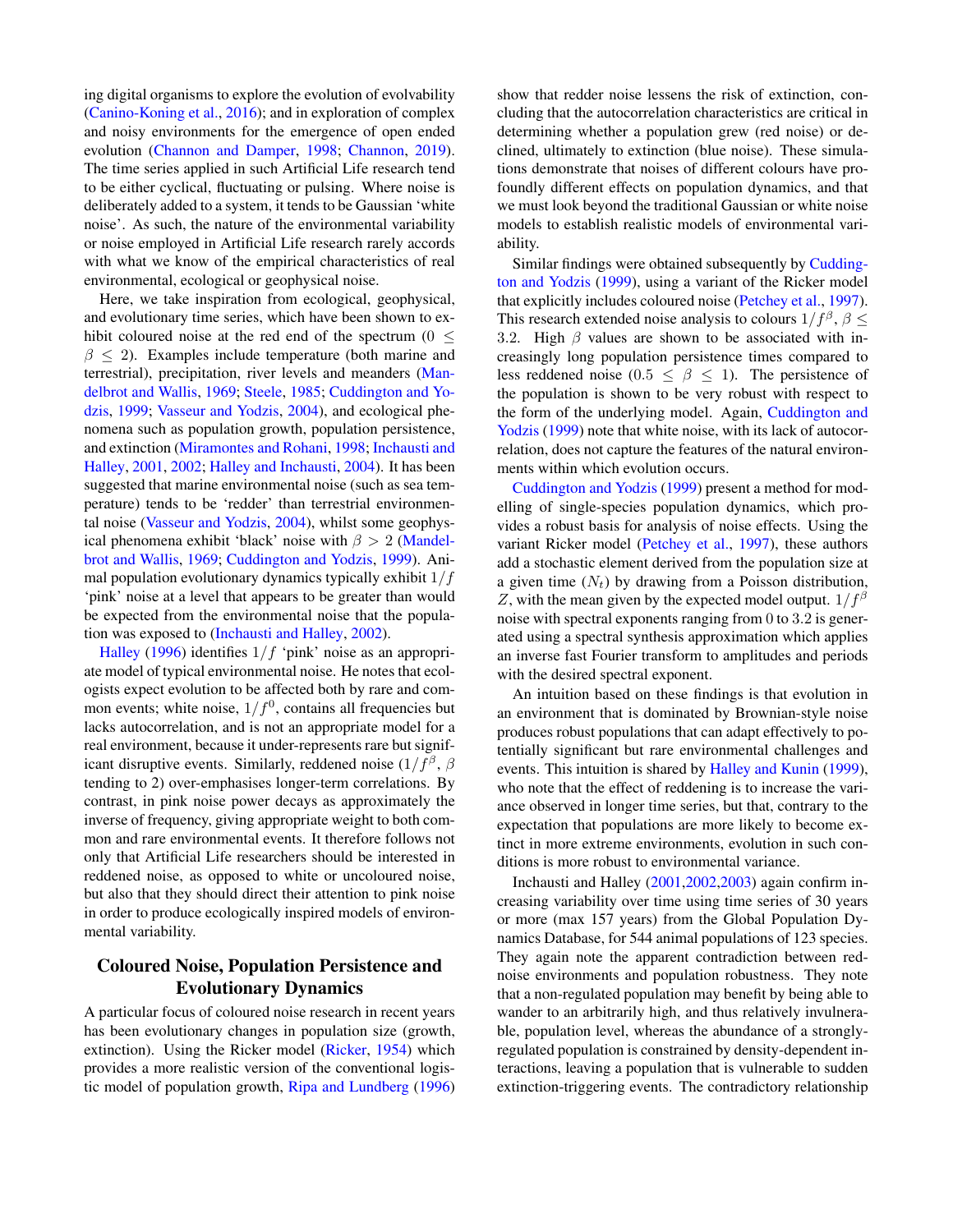between red-noised environments and populations is evaluated by [Morales](#page-7-14) [\(1999\)](#page-7-14), who points out that whilst extinction risk can be increased in redder noised environments, these results are only seen when noise is applied to population growth, whereas when noise instead dictates some ecological phenomena (such as the carrying capacity of the environment), redder noise actually leads to decrease extinction rates. From these and wider ecological time series, [Halley and Inchausti](#page-6-2) [\(2004\)](#page-6-2) subsequently confirm the important characteristics of pink noise: its proportional power across the frequency range, its long memory, and its nonstationarity.

### Generalism, specialism and sensitivity in fluctuating environments

Recent work by [van der Bolt et al.](#page-7-15) [\(2018\)](#page-7-15) has begun to shed some light on the dangers of climate reddening, where elevated levels of temporal autocorrelation (where noise transitions beyond pink noise) can lead to the persistence of anomalous climatic events or trends. This is demonstrated by both the red and black noise time series in Figure [1,](#page-0-0) where the environmental state can persist well outside of the mean environmental state in a way not seen under white or even pink noise. Under elevated levels of temporal autocorrelation, [van der Bolt et al.](#page-7-15) [\(2018\)](#page-7-15) demonstrates that the chances of critical transitions in climate-sensitive systems increases, leading to the potential loss of climate-sensitive systems such as coral reefs, ice sheets, and forests. [van der Bolt et al.](#page-7-15) [\(2018\)](#page-7-15) (echoing the work of [Halley and Inchausti](#page-6-2) [\(2004\)](#page-6-2)) goes on to conclude that understanding 'climate memory' is as important as understanding variability when researching climate change, and the implications of climate change on climate-sensitive systems.

We believe this sentiment should also be carried forward in to evolutionary dynamics research; evolution reacts to environmental change over multiple time scales, hedging its bets against both short term and long term environmental change in order to not only maximise fitness in the short term, but also increase the long term likelihood of survival. Recent work by [Haaland et al.](#page-6-13) [\(2019\)](#page-6-13) and [Haaland et al.](#page-6-14) [\(2020\)](#page-6-14) demonstrates the need for evolution to select for individuals that are "more generalist than required to simply maximize their own expected fitness" when environments fluctuate. Whilst neither [Haaland et al.](#page-6-13) [\(2019\)](#page-6-13) nor [Haaland](#page-6-14) [et al.](#page-6-14) [\(2020\)](#page-6-14) applies coloured noise when producing variable environments, both show a strong dependency between the level of plasticity exhibited by individuals and the unpredictability of the environment. As real environments exhibit coloured noise, and therefore autocorrelation and 'memory', it seems wise for us to explore and better understand evolutionary dynamics under conditions determined by coloured noise.

## Grove's model of adaptive behaviour

To explore the effects of different noise colours further, we adapt a model originally developed by [Grove](#page-6-6) [\(2014\)](#page-6-6) to analyse the trade-off between specialism and generalism in fluctuating environments. The original research employed sinewave environments of varying frequency and amplitude, but here we instead use a range of coloured noises in the white  $(1/f<sup>0</sup>)$  to red  $(1/f<sup>2</sup>)$  spectrum to examine their effects on the levels of tolerance (~generalism) that evolve in simulated populations.

The model employed is as per [Grove](#page-6-6) [\(2014\)](#page-6-6), with the only modifications being that mutation is now governed by a Gaussian operator  $(N(0, 0.1))$  and reproduction is altered so as to be asexual; the latter change makes minimal difference, but is computationally faster. The substantial advance of the current research is that it employs coloured noise environments rather than the simple sine waves used in the earlier paper. A population of 1,000 agents with two loci corresponding to the mean and standard deviation of a normal distribution have their fitness assessed each iteration according to a Gaussian function (see equation [1\)](#page-2-0).

<span id="page-2-0"></span>
$$
f(a_{i,t}) = \frac{1}{\sigma_{i,t}\sqrt{2\pi}}e^{-\frac{1}{2}(\frac{E_t - \mu_{i,t}}{\sigma_{i,t}})^2}
$$
(1)

Where  $f(a_{i,t})$  denotes the fitness of agent i at time t,  $E_t$ denotes the environmental value at time t, and  $\mu_{i,t}$  and  $\sigma_{i,t}$ denote respectively the values at the 'mean' and 'standard deviation' loci of agent  $i$  at time  $t$ . Determining fitness in this way is broadly consistent with other recent work concerned with the analysis of the trade-off between specialism and generalism in fluctuating environments [\(Haaland et al.,](#page-6-13) [2019,](#page-6-13) [2020\)](#page-6-14).

Each iteration the least fit 500 individuals are removed, to be replaced with 500 individuals sampled from the fittest 500 individuals via fitness-proportionate selection. The 500 new individuals are then mutated slightly at each locus according to the mutation operator  $(N(0, 0.1))$ . Mean  $\mu$ ,  $\sigma$ , and fitness values for the population are recorded before proceeding to the next iteration. We reflect below on how changes to the variance of the mutation operator and the proportion of agents replaced each iteration affect the results presented.

Coloured noise environments are generated via the Inverse Fast Fourier Transform (henceforth IFFT), which provides truer approximations to real coloured noises than more commonly used autoregressive processes. Generation via the IFFT involves the following steps:

1. A power spectral density (PSD) function is generated according to  $1/f^{\beta}$ , with  $f = (t/2s)/n$ ; here  $t = 1, 2, ..., m$ , s is an arbitrary sampling frequency (here  $s = 1$ ) and n is equal to the length of the vector  $t$ . For greatest speed and accuracy when using the IFFT,  $n$  should be a power of 2;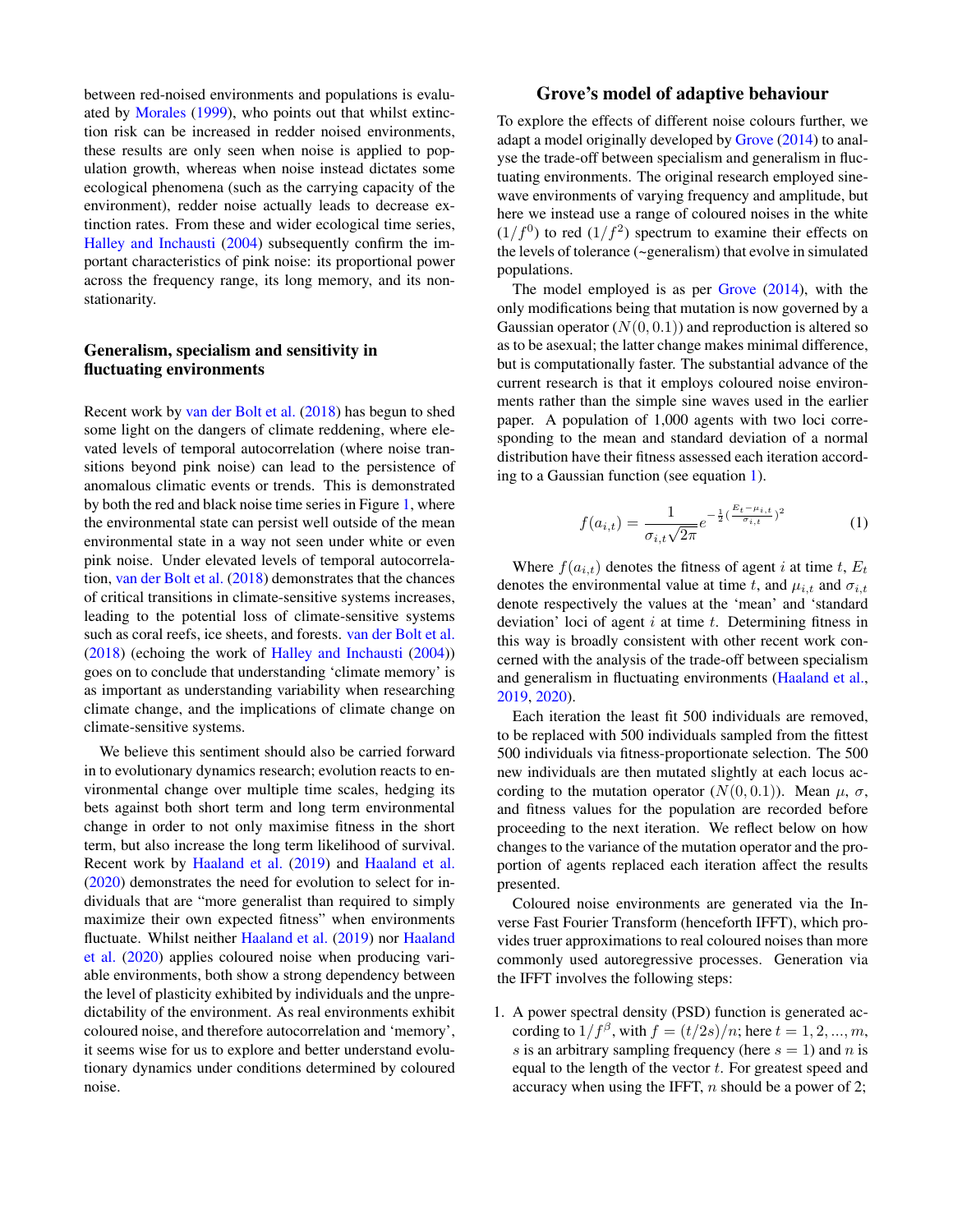

<span id="page-3-0"></span>Figure 2: Three 2,000-iteration snapshots of single model runs. Agents are better able to track 'reddened' noise, whereas the trajectory for white noise suggests that agents evolve towards the running mean of the environmental series and couple this with a broader environmental tolerance.

- 2. The PSD is then converted from power to amplitude, using  $ASD = sqrt(2 * PSD);$
- 3. ASD is then doubled in length by adding a version of the ASD vector rotated by 180 degrees to the bottom of the existing vector;
- 4. A vector of random phase angles  $\theta$  on the interval  $(0, 2\pi)$ of length  $2n$  is generated;
- 5. The final vector  $V = ASD * exp(i\theta)$ , with  $i = \sqrt{-1}$ , is passed to the IFFT, with only the real component of the resulting complex vector retained. Note that the final coloured noise time series is of length 2n.

Here we use  $n = 65, 536$ , leading to coloured noise series of length 131,072. We generate coloured noises with  $\beta$  values from 0 to 2 in increments of 0.1. Each time series is then scaled to have unit variance by dividing each value by the existing variance (as per [Wichmann et al.](#page-7-16) [\(2005\)](#page-7-16)). Overall median tolerances (median  $\sigma$ ) are calculated by taking the  $50<sup>th</sup>$  percentiles of the distributions of all agents over the last 130,000 iterations of each run. Similarly, 95 confidence intervals are calculated as the  $2.5<sup>th</sup>$  and  $97.5<sup>th</sup>$  percentiles of these distributions. Where we plot median tolerances against β values, we use the actual β values calculated from logspectral FFT analyses of the generated time series, as these sometimes differ very slightly from the desired  $\beta$  values embodied in the original PSD.

# Results

2,000-iteration snapshots of example runs are shown for  $1/f<sup>0</sup>$  (white noise),  $1/f<sup>1</sup>$  (pink noise), and  $1/f<sup>2</sup>$  (red noise) in Figure [2.](#page-3-0) It is immediately clear from these examples that agents are more successful at tracking the simulated environments as  $\beta$  increases (i.e. as the noise is 'reddened'). Selection for greater tolerance occurs when agents are unable to closely track an environment, and as such there are greater tolerance values in 'whiter' environments. Figure [3](#page-4-0) (top) makes this pattern explicit; greater tolerance is required in 'whiter' environments. As would be expected, greater tolerance implies lower fitness (Figure [3,](#page-4-0) bottom), as agents are forced to generalise in response to a widely fluctuating environment rather than specialise on a relatively stable one. There is thus a strong stimulus towards greater tolerance, generalism, or flexibility in 'whiter' environments, whilst agents in 'redder' environments can be *relatively* specialised.

Evolution under  $1/f<sup>1</sup>$  (pink) noise provides us with an interesting intermediary between white and red noise that, given the assertion of [Halley](#page-6-0) [\(1996\)](#page-6-0) that pink noise can be viewed as an appropriate model of typical environmental noise, requires some exploration. A local polynomial regression method, known as robust locally estimated scatterplot smoothing (LOESS), is applied to the  $1<sup>st</sup>$  derivative of the raw tolerance data (see Figure [4,](#page-4-1) raw data summarised in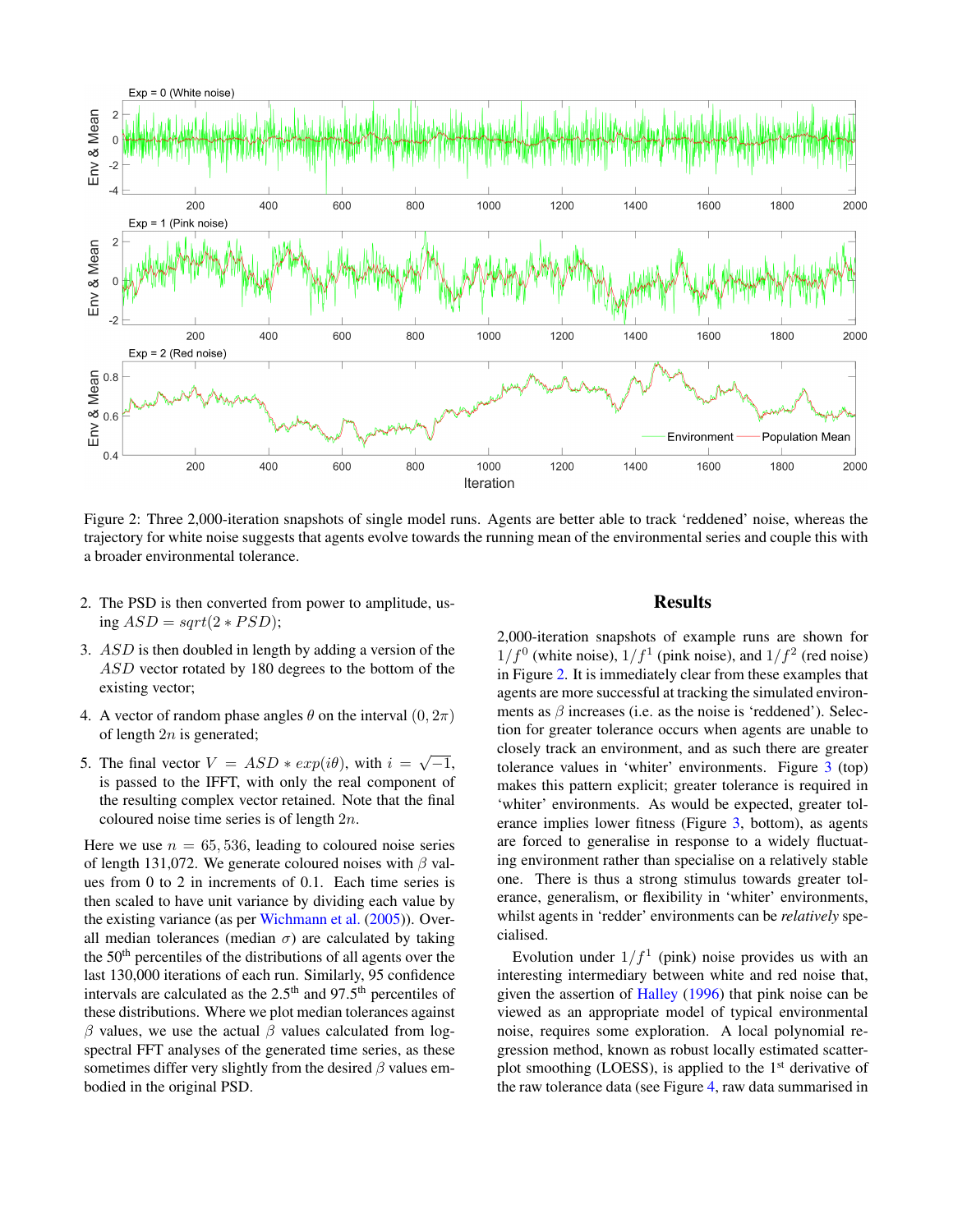

<span id="page-4-0"></span>Figure 3: Tolerance and fitness values for populations evolving in environments characterised as white  $1/f^0$  to red  $1/f^2$ noise. In line with the snapshots of Figure [2,](#page-3-0) 'whiter' noises require greater levels of tolerance and result in accordingly lower fitness. Points show medians and error bars show 2.5<sup>th</sup> and 97.5<sup>th</sup> percentiles, each over the last 130,000 iterations of a given run.

Figure [3\)](#page-4-0), in order to smooth the raw results to approximate the relationship between the environmental exponent (noise colour) and the rate of change in the evolved tolerance. The robust LOESS curve demonstrates that, as the environment moves from white  $1/f^0$  to pink  $1/f$  noise, the rate of change in evolved tolerance increases to its peak, falling away as the environment reddens beyond pink noise. This demonstrates that pink  $1/f$  noise is not just the central point in terms of exponent, but also the pivot point between two relatively stable evolutionary states: high tolerance in white noised environments, and and low tolerance in red noised environments.

### **Discussion**

The above results, albeit achieved with a simple model, are sufficient to demonstrate that the colour of noise chosen to represent the environment to which agents are adapting has a profound influence on model output. Two of the most frequently used models for environmental noise, simple Gaussian (white noise) and Brownian (red noise) signals, are at opposite ends of a wide spectrum of variation and lead to widely divergent results.



<span id="page-4-1"></span>Figure 4: A robust LOESS curve fitted against the 1<sup>st</sup> derivative of raw tolerance data (as seen in Figure [3\)](#page-4-0). The fitted curve demonstrating that the rate of change in tolerance against noise exponent peaks at pink 1/f noise.

As well as serving as a warning of the dependence of results on the model used to simulate environmental fluctuations, the results shown in Figure [3](#page-4-0) reveal some more specific features of the evolutionary response to fluctuations of different 'colours'. The fact that 'whiter' environments require greater levels of tolerance is in line with much recent theorising and research in numerous disciplines (e.g. [Godfrey-Smith](#page-6-15) [\(1996\)](#page-6-15); [Ash and Gallup](#page-6-16) [\(2007\)](#page-6-16); [Sol](#page-7-17) [\(2009\)](#page-7-17)). In particular, the last two decades have seen a shift in explanations of the palaeoenvironmental impacts on human evolution from a focus on 'habitat-specific' or 'homogeneity' hypotheses to a focus on 'heterogeneity' hypotheses. The preeminent example of the former is the 'savanna hypothesis' (e.g. [Dart](#page-6-17) [\(1925\)](#page-6-17); [Dominguez-Rodrigo](#page-6-18) [\(2014\)](#page-6-18)); this posits that a long-term cooling and drying trend over the course of the Miocene led to a decrease in forest cover, a concomitant increase in savanna, and in turn to many of the adaptations that are seen as central to human evolution. The evolution of bipedalism, the emergence of tool use, and the increasing reliance on large game hunting have all been explained via this hypothesis.

Heterogeneity hypotheses, by contrast, focus on the constantly shifting environments that our ancestors (and other animals) would have been subject to over the course of their evolution. The exemplar is Potts' 'variability selection hypothesis' [\(Potts,](#page-7-18) [1996,](#page-7-18) [1998,](#page-7-19) [2013\)](#page-7-20), which stresses that organisms forced to adapt to widely varying conditions will of necessity develop greater tolerance or versatility, and will therefore be more able to deal with novel and unpredictable environments that they encounter in the future. Potts' ideas are consistent with the widely established 'geometric mean effect' in evolutionary biology, by which those organisms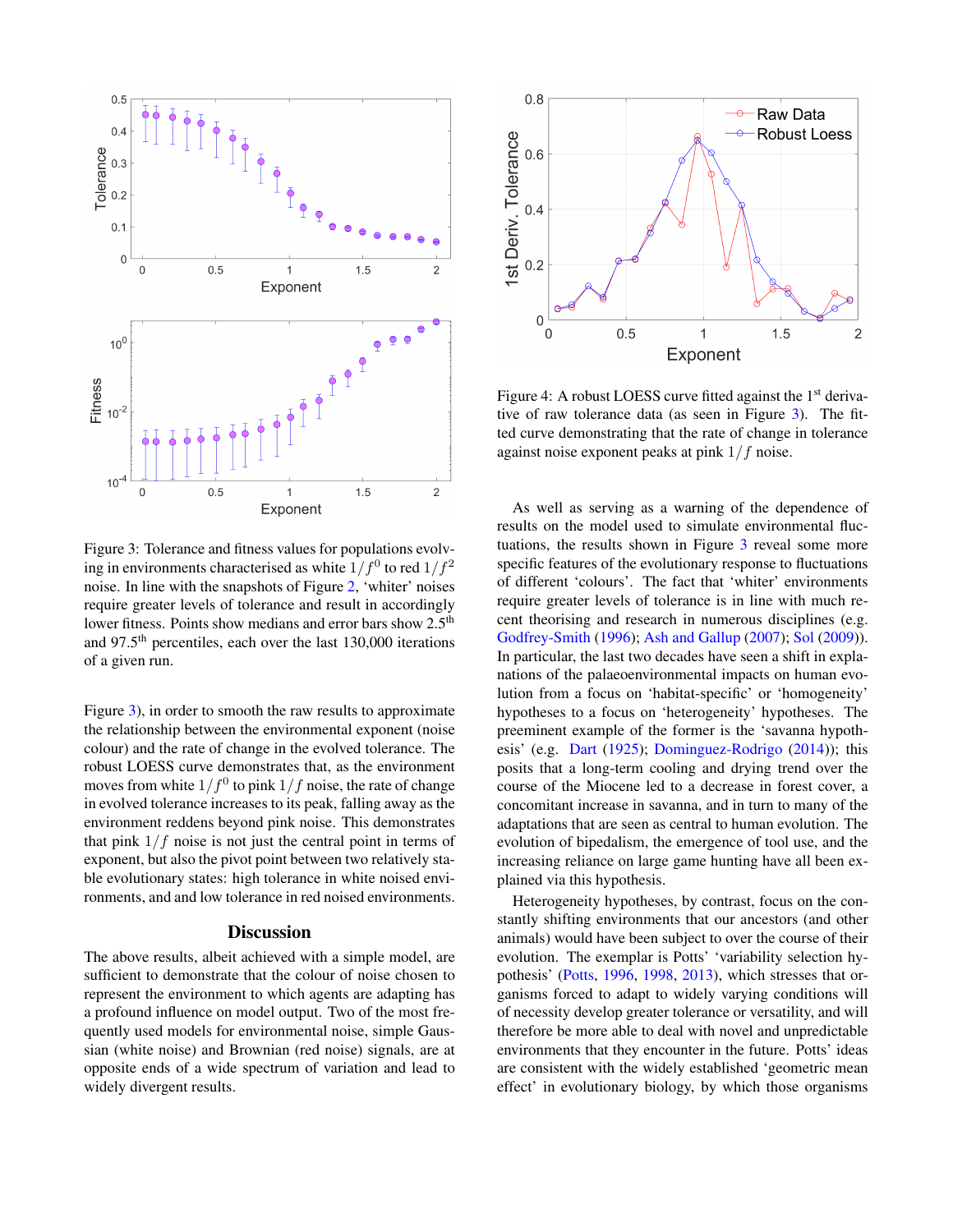(or genes) with the lowest variance in fitness over extended periods rather than those with the highest instantaneous fitness at a given time will be more successful (e.g. [Lewon](#page-7-21)[tin and Cohen](#page-7-21) [\(1969\)](#page-7-21); [Phillipi and Seger](#page-7-22) [\(1989\)](#page-7-22); [Simons](#page-7-23) [\(2002\)](#page-7-23)).

The contrast between long-term environmental change and short-term environmental variability is of course to a certain extent scale-dependent. Attempts to empirically decompose palaeoenvironmental time series into these two components have generally involved de-trending the time series via a polynomial of (arbitrary) order  $k$ ; the polynomial is then regarded as the change and the residuals as the variability. This approach is subjective and unsatisfactory, but does point to a general - and valuable - understanding that the variability component varies symmetrically around the change component, that it is not the product of recognised periodic fluctuations (e.g. Milankovitch cycles), and that it might therefore resemble something like white noise.

If we view variability as being essentially the white noise component of a signal, then our results (Figure [3\)](#page-4-0) are fully consistent with the work of Potts and others. As the amplitude of variability increases, so the need for greater tolerance or versatility increases. The cumulative effects of this process, in response to the steadily increasing variability evident in empirical palaeoenvironmental signals over the past five million years (e.g. [Lisiecki and Raymo](#page-7-24) [\(2005\)](#page-7-24)), could form the basis for the steadily increasing flexibility that we observe in hominin behaviour over that period.

Natural selection occurs primarily at a generational timescale; this suggests both further expansions of the above model and potential explanations for the extreme versatility of hominin species. The results presented above rely on two parameters that are set arbitrarily here: the mutation rate and the proportion of agents replaced each iteration. Since half the population is replaced each iteration the *average* generation time of an agent in the simulation is 2 iterations. When we increase the mutation rate or the proportion replaced each iteration (the latter would decrease average generation time), populations are better able to track even white noise environments, and thus evolve lower levels of tolerance or versatility. This finding suggests that organisms with shorter generation times (or higher mutation rates) are more able to track changing environments, and should therefore exhibit fewer signs of versatility. This may indeed be the case (see  $Grove (2017)$  $Grove (2017)$  $Grove (2017)$ ), and it is certainly true that animals with shorter generation times have, on average, smaller brains when compared to longer-lived sister taxa [\(Grove,](#page-6-19) [2017\)](#page-6-19). Since the brain is the principle organ of behavioural versatility, it is likely that there is a relationship between life-history and behavioural versatility [\(Grove,](#page-6-20) [2020\)](#page-6-20). There are a range of confounding relationships and collinearities - not least the fact the recombination events, a major generator of new genotypic variation, occur less frequently in animals with longer generation times - but this

appears to be a profitable line of enquiry for both evolutionary ecology and artificial life.

The above results also begin to shed some light on why pink noise might be special where evolutionary dynamics is concerned. It has already been noted by [Inchausti and](#page-7-0) [Halley](#page-7-0) [\(2002\)](#page-7-0) that animal population dynamics typically exhibit  $1/f$  'pink' noise at a level that appears to be greater than would be expected from the environmental noise that the population was exposed to, with [Halley](#page-6-0) [\(1996\)](#page-6-0) proposing that pink noise can be viewed as an appropriate model of typical environmental noise. Both the tolerance and fitness plots in Figure [3](#page-4-0) exhibit a sigmoidal relationship with noise colour, with Figure [4](#page-4-1) going on to show that the rate of change of the 1st derivative of the raw tolerance data achieves its maximum rate of change when the noise expo $n$ ent = 1. Pink noise being the pivot around which a change from high tolerance (under white noise) to low tolerance (under red noise) occurs suggests that populations which evolve under pink noise, or produce emergent evolutionary dynamics that exhibit pink noise, might be better placed to move in to new environmental niches or out-compete less or more tolerant populations if the external environment exhibits unexpected levels of variability. Pink noise, with its proportional input from all frequencies, its long memory, and its non-stationarity [\(Halley and Inchausti,](#page-6-2) [2004\)](#page-6-2), seems to offer a balance between the need for tolerance of large potential changes and the need to track the environmental mean (see Figure [2\)](#page-3-0). This balance between the need for tolerance and the need to achieve high relative fitness in the environmental conditions encountered most frequently is clearly demonstrated in Figure [4.](#page-4-1)

### Conclusions

Artificial Life research often includes noise, either built in to the evolutionary dynamics, or as part of some external environment. However, despite attempts to explore naturally inspired evolutionary phenomena, the noise used (especially when creating external environments) is rarely inspired by the kinds of time series actually observed in nature. Here, using a simple evolutionary algorithm, we have demonstrated that the resulting tolerance of an evolving population is heavily dependant on the 'colour' of the environmental time series, with 'whiter' time series inducing greater tolerance, but at the cost of poor tracking of the environmental mean, and 'redder' noise inducing higher levels of specialisation. Pink noise, with its proportional contribution from all frequencies, its long memory, and its non-stationarity, has been touted as an appropriate model of typical environmental noise [\(Halley,](#page-6-0) [1996;](#page-6-0) [Halley and Inchausti,](#page-6-2) [2004\)](#page-6-2). We observe that pink noise induces a balance between generalism and specialism, providing the transition point between these two strategies. The results presented here also feed in to a wider discussion of the palaeoenvironmental impacts on human evolution, with our results further demonstrating that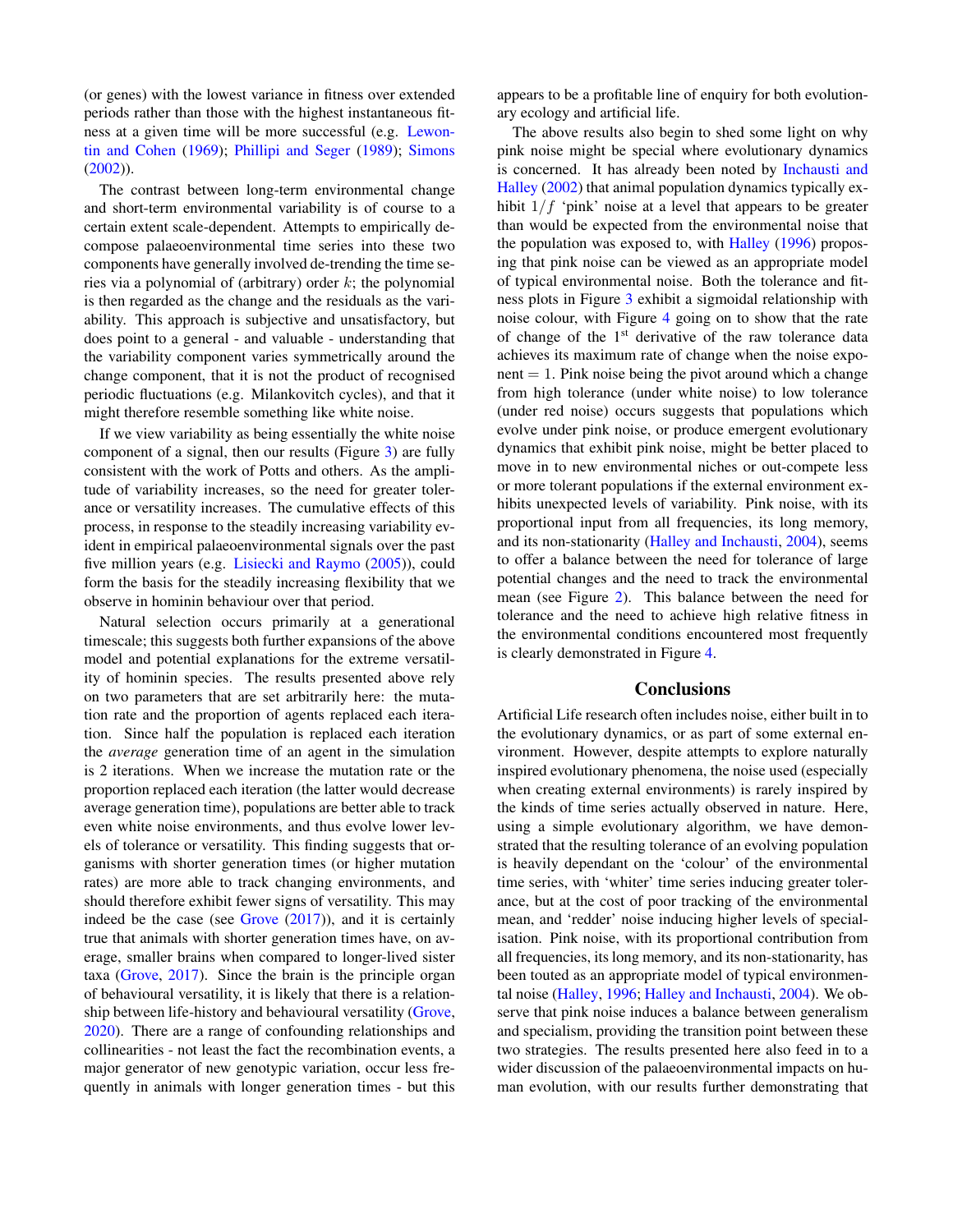the 'whitening' of the environmental time series requires the emergence of heterogeneous rather than homogeneous forms of adaptation. Ultimately we believe coloured  $1/f^{\beta}$ noise is a more appropriate model for environmental variability than those models currently employed within Artificial Life.

### Acknowledgements

This work is supported by Keele University, Faculty of Natural Sciences, Research Development Funding.

### References

- <span id="page-6-16"></span>Ash, D. and Gallup, G. (2007). Paleoclimatic variation and brain expansion during human evolution. *Human Nature*, 18:109–124.
- <span id="page-6-4"></span>Borg, J. M., Channon, A., and Day, C. (2011). Discovering and maintaining behaviours inaccessible to incremental genetic evolution through transcription errors and cultural transmission. In Lenaerts, T., Giacobini, M., Bersini, H., Bourgine, P., Dorigo, M., and Doursat, R., editors, *Proceedings of the European Conference on Artificial Life 2011*, pages 102–109. MIT Press.
- <span id="page-6-5"></span>Borg, J. M. and Channon, A. D. (2012). Testing the variability selection hypothesis - the adoption of social learning in increasingly variable environments. In Adami, C., Bryson, D. M., Ofria, C., and Pennock, R. T., editors, *Proceedings of the Artificial Life Conference 2012: The Thirteenth International Conference on the Synthesis and Simulation of Living Systems*, pages 317–324. MIT Press.
- <span id="page-6-8"></span>Bullinaria, J. A. (2018). Evolution of learning strategies in changing environments. *Cognitive Systems Research*, 52:429–449.
- <span id="page-6-9"></span>Canino-Koning, R., Wiser, M. J., and Ofria, C. (2016). The evolution of evolvability: Changing environments promote rapid adaptation in digital organisms. In *Proceedings of the Artificial Life Conference 2016: the Fifteenth International Conference on the Synthesis and Simulation of Living Systems*, pages 268–275. MIT Press.
- <span id="page-6-10"></span>Channon, A. (2019). Maximum individual complexity is indefinitely scalable in geb. *Artificial life*, 25(2):134– 144.
- <span id="page-6-3"></span>Channon, A. D. and Damper, R. (1998). The evolutionary emergence of socially intelligent agents. In Edmonds, B. and Dautenhahn, K., editors, *Socially Situated Intelligence: a workshop held at SAB'98, University of Zurich Technical Report*, pages 41–49.
- <span id="page-6-11"></span>Cuddington, K. M. and Yodzis, P. (1999). Black noise and population persistence. *Proceedings of the Royal Society of London. Series B: Biological Sciences*, 266(1422):969–973.
- <span id="page-6-17"></span>Dart, R. (1925). Australopithecus africanus: The man-ape of south africa. *Nature*, 115(2884):195–199.
- <span id="page-6-18"></span>Dominguez-Rodrigo, M. (2014). Is the savanna hypothesis a dead concept for explaining the emergence of the earliest hominins? *Current Anthropology*, 55(1):59–81.
- <span id="page-6-15"></span>Godfrey-Smith, P. (1996). Precis of complexity and the function of mind in nature. *Adaptive Behavior*, 4(3):453–465.
- <span id="page-6-1"></span>Groth, A. and Ghil, M. (2015). Monte carlo singular spectrum analysis (ssa) revisited: detecting oscillator clusters in multivariate datasets. *Journal of Climate*, 28(19):7873–7893.
- <span id="page-6-6"></span>Grove, M. (2014). Evolution and dispersal under climatic instability: a simple evolutionary algorithm. *Adaptive Behavior*, 22(4):235–254.
- <span id="page-6-19"></span>Grove, M. (2017). Environmental complexity, life history, and encephalisation in human evolution. *Biology & Philosophy*, 32(3):395–420.
- <span id="page-6-7"></span>Grove, M. (2018). Strong conformity requires a greater proportion of asocial learning and achieves lower fitness than a payoff-based equivalent. *Adaptive Behavior*, 26(6):323–333.
- <span id="page-6-20"></span>Grove, M. (2020). Culture as a life-history character: the cognitive continuum in primates and hominins. In Desmond, H. and Ramsey, G., editors, *Human Success: Evolutionary Origins and Ethical Implication*. Cambridge University Press. in press.
- <span id="page-6-14"></span>Haaland, T. R., Wright, J., and Ratikainen, I. I. (2020). Generalists versus specialists in fluctuating environments: a bet-hedging perspective. *Oikos*, 129(6):879–890.
- <span id="page-6-13"></span>Haaland, T. R., Wright, J., Tufto, J., and Ratikainen, I. I. (2019). Short-term insurance versus long-term bethedging strategies as adaptations to variable environments. *Evolution*, 73(2):145–157.
- <span id="page-6-0"></span>Halley, J. M. (1996). Ecology, evolution and 1f-noise. *Trends in Ecology & Evolution*, 11(1):33–37.
- <span id="page-6-2"></span>Halley, J. M. and Inchausti, P. (2004). The increasing importance of 1/f-noises as models of ecological variability. *Fluctuation and Noise Letters*, 04(02):R1–R26.
- <span id="page-6-12"></span>Halley, J. M. and Kunin, W. E. (1999). Extinction risk and the 1/f family of noise models. *Theoretical Population Biology*, 56(3):215–230.